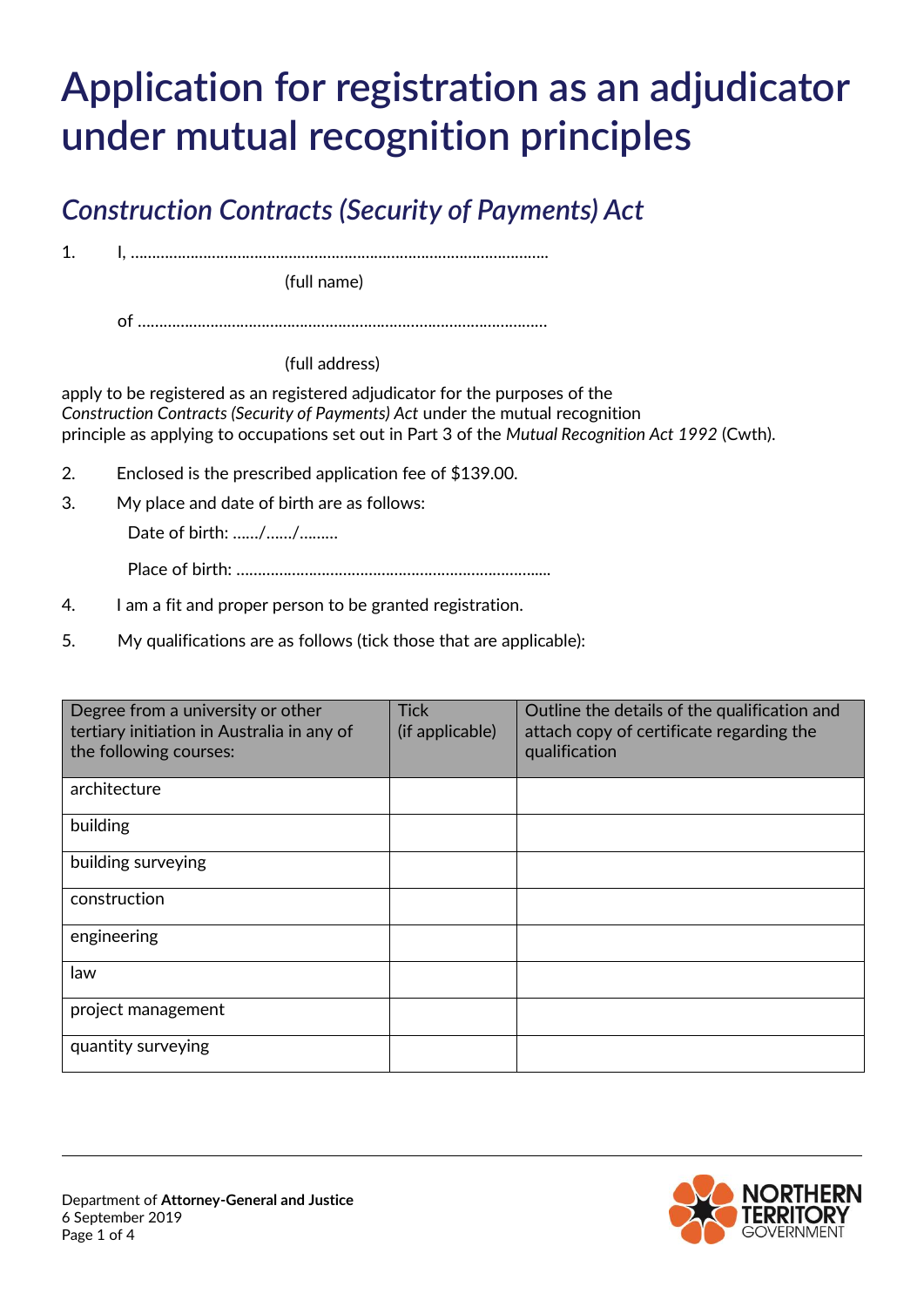| an equivalent qualification from a<br>university or other tertiary institution<br>outside Australia |                                |                                         |
|-----------------------------------------------------------------------------------------------------|--------------------------------|-----------------------------------------|
| I am eligible for membership of the<br>following bodies                                             | <b>Tick</b><br>(if applicable) | Outline the details of the membership   |
| Australian Institute of Building                                                                    |                                |                                         |
| Australian Institute of Building Surveyors                                                          |                                |                                         |
| Australian Institute of Project<br>Management                                                       |                                |                                         |
| Australian Institute of Quantity<br>Surveyors                                                       |                                |                                         |
| A State or Territory Law Society                                                                    |                                |                                         |
| <b>Resolution Institute</b>                                                                         |                                |                                         |
| The Institution of Engineers, Australia                                                             |                                |                                         |
| The Royal Australian Institute of<br><b>Architects</b>                                              |                                |                                         |
| <b>Building Act</b>                                                                                 | <b>Tick</b><br>(if applicable) | Outline the details of the registration |
| I am registered as a building contractor in<br>an Australian State or Territory                     |                                |                                         |

#### 6. Experience

| Requirement                                                        | Period | <b>Details</b> |
|--------------------------------------------------------------------|--------|----------------|
| Period of experience in<br>administering construction<br>contracts |        |                |
| Dispute resolution relating to<br>construction contracts           |        |                |

### 7. Adjudicator Registration

| Registration                                                                          | <b>Details</b>                             |
|---------------------------------------------------------------------------------------|--------------------------------------------|
| I am currently registered as an<br>adjudicator in an Australian State<br>or Territory | State(s) or Territory:<br>Registration No: |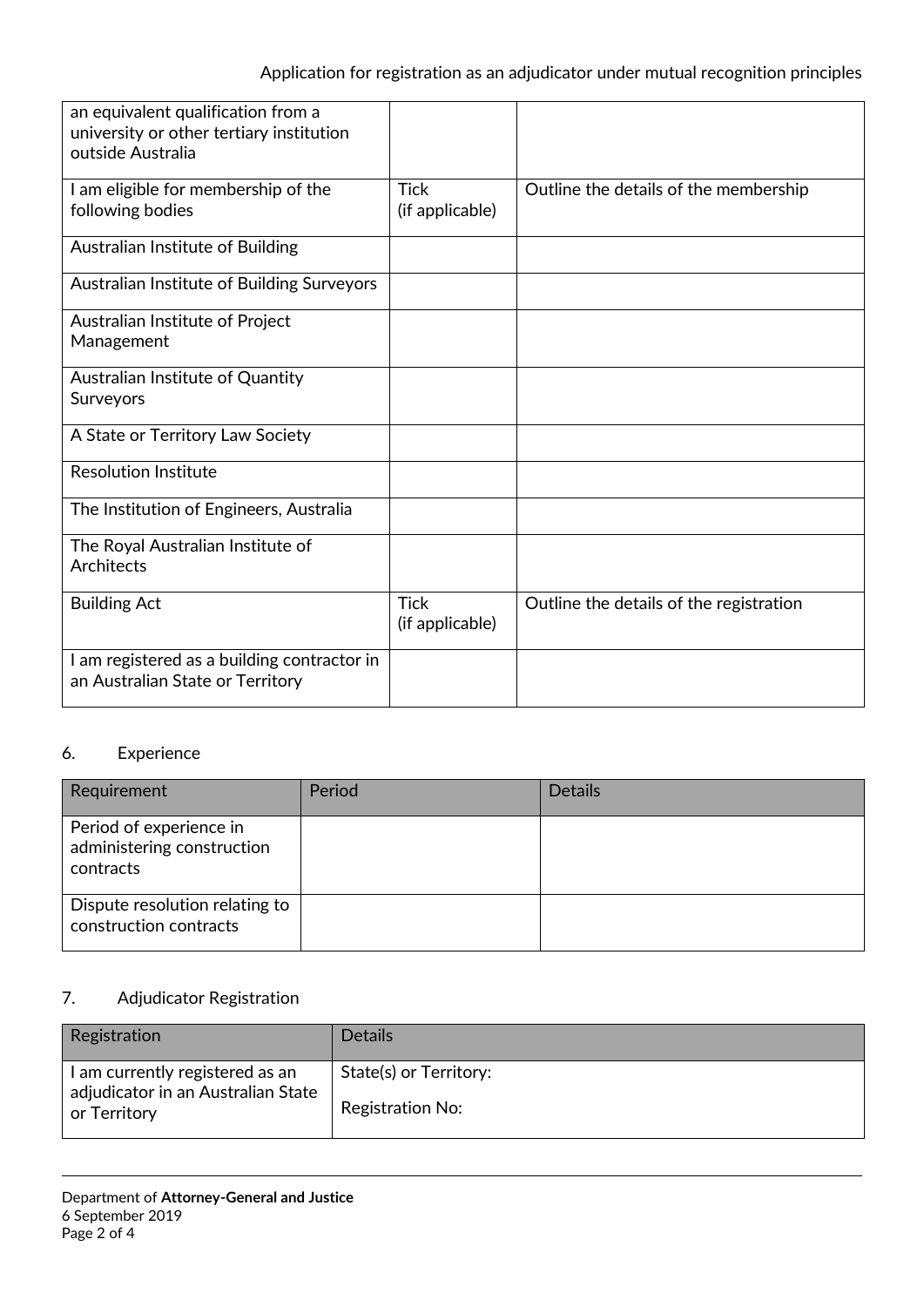| Registration expiry date:                                   |
|-------------------------------------------------------------|
| Grade (if applicable):                                      |
| Any special conditions<br>attached to your<br>registration: |

#### 8. Disqualifying factors

| Factor                                                                                                                                           | Yes/no | Details/explanation |
|--------------------------------------------------------------------------------------------------------------------------------------------------|--------|---------------------|
| Are you an undischarged<br>bankrupt?                                                                                                             |        |                     |
| Have you applied to take the<br>benefit of a law for the relief<br>of bankrupt or insolvent<br>debtors?                                          |        |                     |
| Have you compounded with<br>creditors or made an<br>assignment of your<br>remuneration for their<br>benefit?                                     |        |                     |
| Are you disqualified from<br>registration under a law of a<br>State or Territory in a<br>profession mentioned in sub-<br>regulation $11(3)(a)$ ? |        |                     |

- 9. My adjudicator registration detailed in 7 above is current, not cancelled or suspended, and free of prohibitions or special conditions that are a result of any criminal, civil or disciplinary proceedings in the relevant State or Territory.
- 10. I am not the subject of preliminary investigations or disciplinary proceedings in my relevant occupation in the States or Territories in which I am registered as an adjudicator.
- 11. I consent to inquiries being made, and the exchange of information, with the construction contract adjudication authority of any State or Territory about my activities as an adjudicator in their jurisdiction.